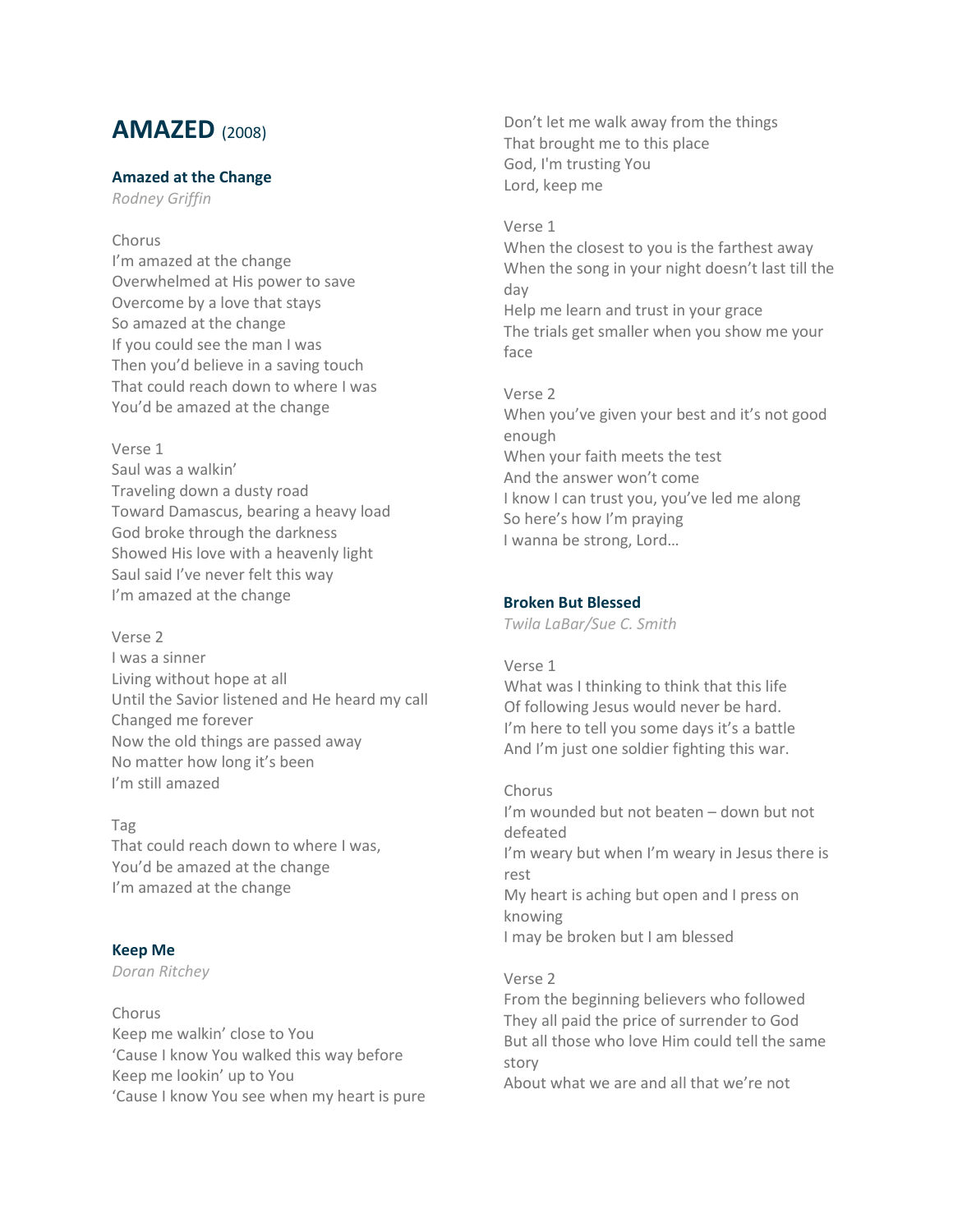TAG My heart is aching but open and I press on knowing I may be broken but I am blessed…. I may be broken but I am blessed.

# **Just Stand**

*Doran Ritchey*

Verse 1

Lookin' at the Red Sea Don't know how we'll make it Pharoah's army's closer How we gonna shake 'em? Moses, where's the God We've heard ya talking about? Moses goes before God How you gonna help me? All these people out here Really wanna kill me We've brought them out this far How you gonna bring us out?

# Chorus

(Just Stand) God's seeing everything coming your way He will take the stumbling blocks, Make them stepping stones of grace (Just Stand) Don't turn around and go back the way you came When your heart is full of fear Don't forget He knows your name Just stand (Just stand)

Verse 2 Standing on the banks now All the people trembling Moses, sure afraid Can he trust the God in heaven? He raised his hand up high Stretched it over the sea God moved 'round behind them Gave them some protection They went across on dry land Where the water had been The army tried to follow

But the water fell on them

Bridge Stand tall Wait on the Father Stand strong He Knows your name

# **Call It What It Is**

*Phil Cross*

Verse 1 When you consider the cross Where the Savior bled and died for you When you imagine the pull of His passion To pay this price for you You cannot find the words to say For such a thing as this You can't just call it what you want So you call it what it is

- Chorus Call it amazing, call it grace Call it a simple plan God would take our place Don't call it easy There's nothing quite like this Call it amazing, call it what it is
- Verse 2 You may call it a gift For it is a gift, God's gift to you You may call it love For it's truly love, God's love for you You can call it the answer A bridge for sin's abyss You can call it everything Call it what it is

Bridge Amazing grace, how sweet the sound That saved a wretch like me I once was lost, but now I'm found Was blind, but now I see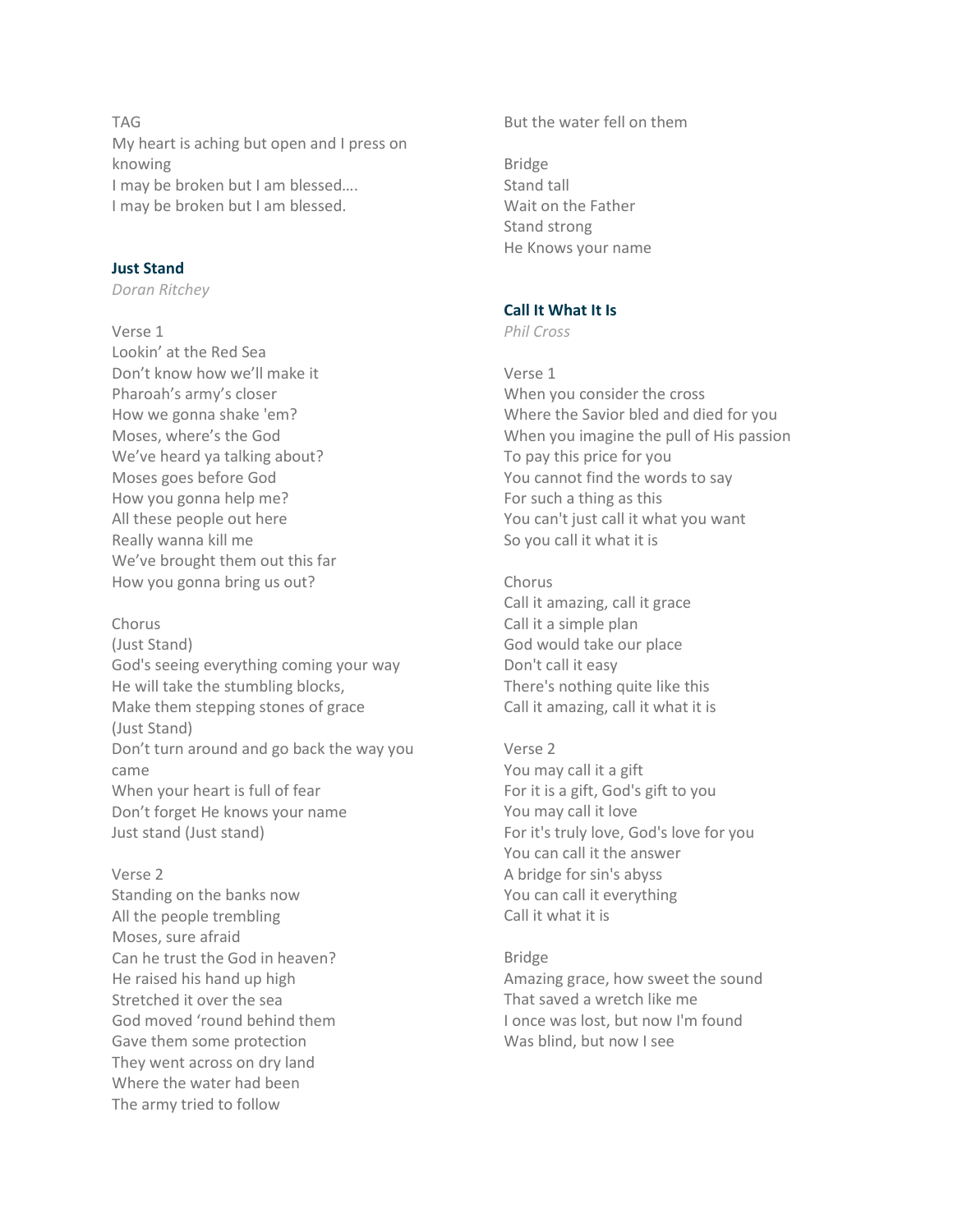### **Music at Midnight**

*Rebecca Peck*

Verse 1 There was joy in the jailhouse Praise in the prison That night Paul and Silas Kept the hallelujahs ringin' It seemed they were down and out There was no mistakin' The power of God was all around When the chapels were shakin'

#### Chorus

God gives music at midnight He says, "My child, it's gonna be alright." So keep singin' through your circumstance Victory is in sight Music at midnight Music at midnight

Verse 2 Don't dispair in the darkness Trust through your trials That morning will come And God is with you all the while His peace like a melody Will fill your heart with gladness The song of faith and victory No matter what happens

Bridge When you call His all-sufficient grace Is on the way Lift your voice, rejoice And give Him the praise Give Him the praise

**He's Been There Too** *Rebecca Peck/John Robinson*

Verse 1 The scene was so familiar Outside Jerusalem's gates As Stephen faced the angry crowd Jesus heard him say Words like he had spoken himself not long ago As he looked on with compassion He could almost feel the stones

## Chorus

He's been there too, he felt the pain He made it through to show the way Fully surrendered because He knew Joy was awaiting, he'd been there too

#### Verse 2

Your suffering has left you With a shattered heart It seems that there is no one Who understands your scars But Jesus is acquainted With the grief that fills your soul He is the man of sorrows And He wants you to know

#### Bridge

Despised and rejected, wounded for our sake He has gone before us so we will not lose faith

Tag Fully surrendered Because He knew Joy was awaiting He's been there too

## **That's What Love Does**

*Doran Ritchey*

Verse 1 When those around you are hard to get to It seems your words hit the wall Just keep on livin' as one forgiven They'll see God answer you When on His name you call Be sure that heaven is filled with praises Each time one sinner finds the Lord So just be faithful to share the Gospel That's what love does

Chorus Love does not end when people send The truth away from their heart Remember God knows how to reach them now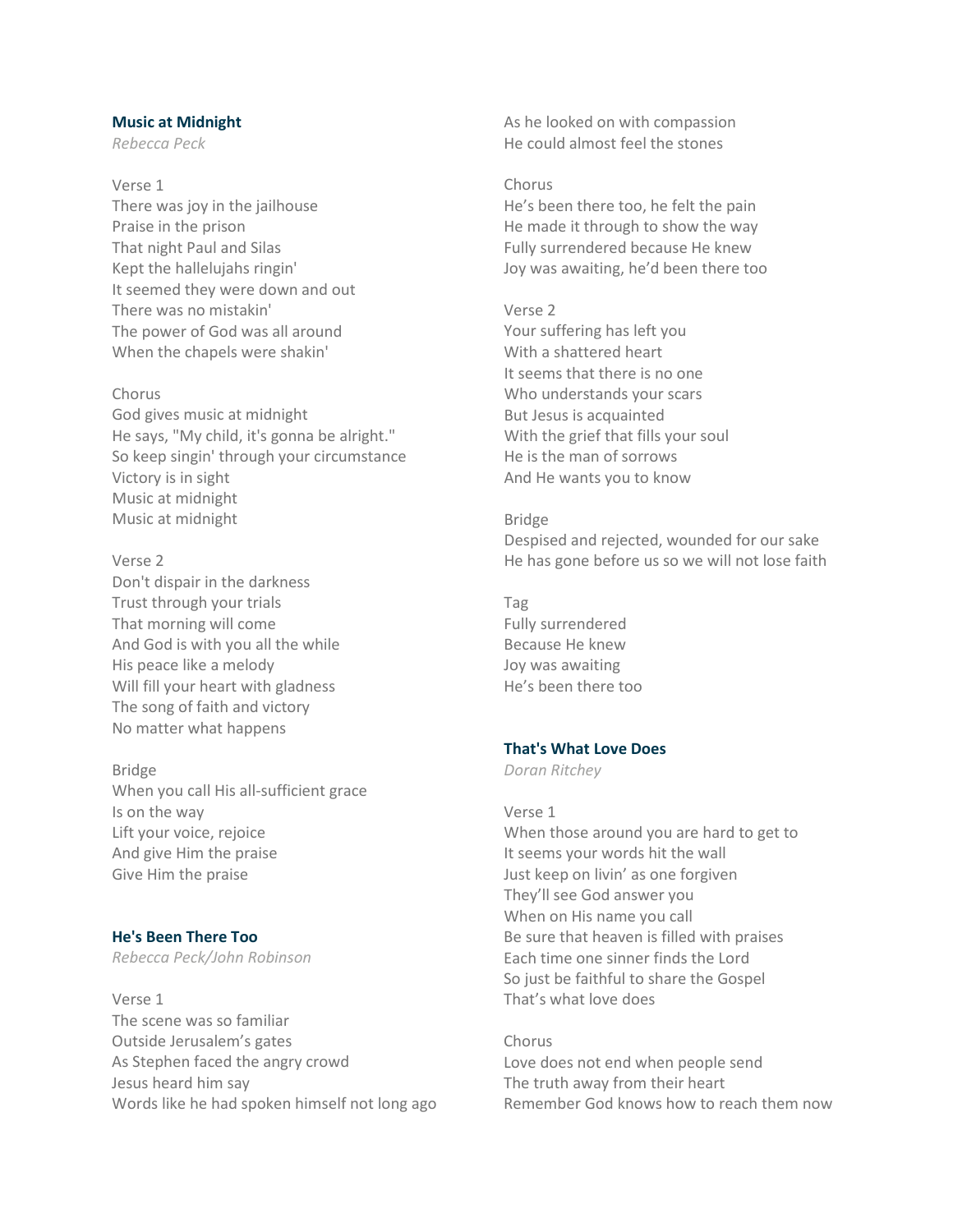# He'll give a brand new start

#### Verse 2

Think back to your time The days in your life You didn't need God at all But he was faithful while saints were prayerful You saw God answer them When on His name they called You were that sinner who met the Savior You found His plan for you and me You don't deserve it but He still gives it That's what love does

#### Chorus

Love does not end when people send The truth away from their heart Remember God knows how to reach them now He'll give a brand new start Be sure that heaven is filled with praises Each time one sinner finds the Lord So just be faithful to share the Gospel That's what love does

Tag Out You don't deserve it That's what love does And He still gives it That's what love does

# **Why Wouldn't I**

*Doran Ritchey*

Verse 1 People watching me wonder how it can be I can trust in the One I can't see How do I figure it out? Is there ever any doubt Someone higher is a lookin' after me? With a smile on my face I say it's hard to erase Everything He's brought me through If you have some time There's something on my mind Listen and I'll share it with you

Chorus

Why wouldn't I trust in a God who can take a dead man Bring him back to life after three days Why wouldn't I believe in the One Who can cleanse ten lepers And send them all rejoicing on their way If He rescued three men from the heat of the journey And another from the lion's den Why wouldn't I believe He understands Everything we face And He's waiting to deliver us again (and again)

# Verse 2 I see that look in your eyes you're acting full of surprise Does He care that much about you? Don't try and figure it out Give some rest to your doubt There's a God and he's waiting on you He wants to turn you around Get your faith off the ground And show you what He can do Will you stand with me in spite of all the heat Someone is needin' this truth (yeah)

#### Tag

Why wouldn't I believe He understands everything we face He's waiting to deliver us again

# **He Will Quiet You**

*Doran Ritchey*

Verse 1 It's not supposed to be this way You've trusted in His name You've read his Word, He's promised you His never-ending grace But how does what your going through Fit into a plan How long must you reach out to Him Before you feel His hand?

Chorus He will quiet you When all you have is nothing